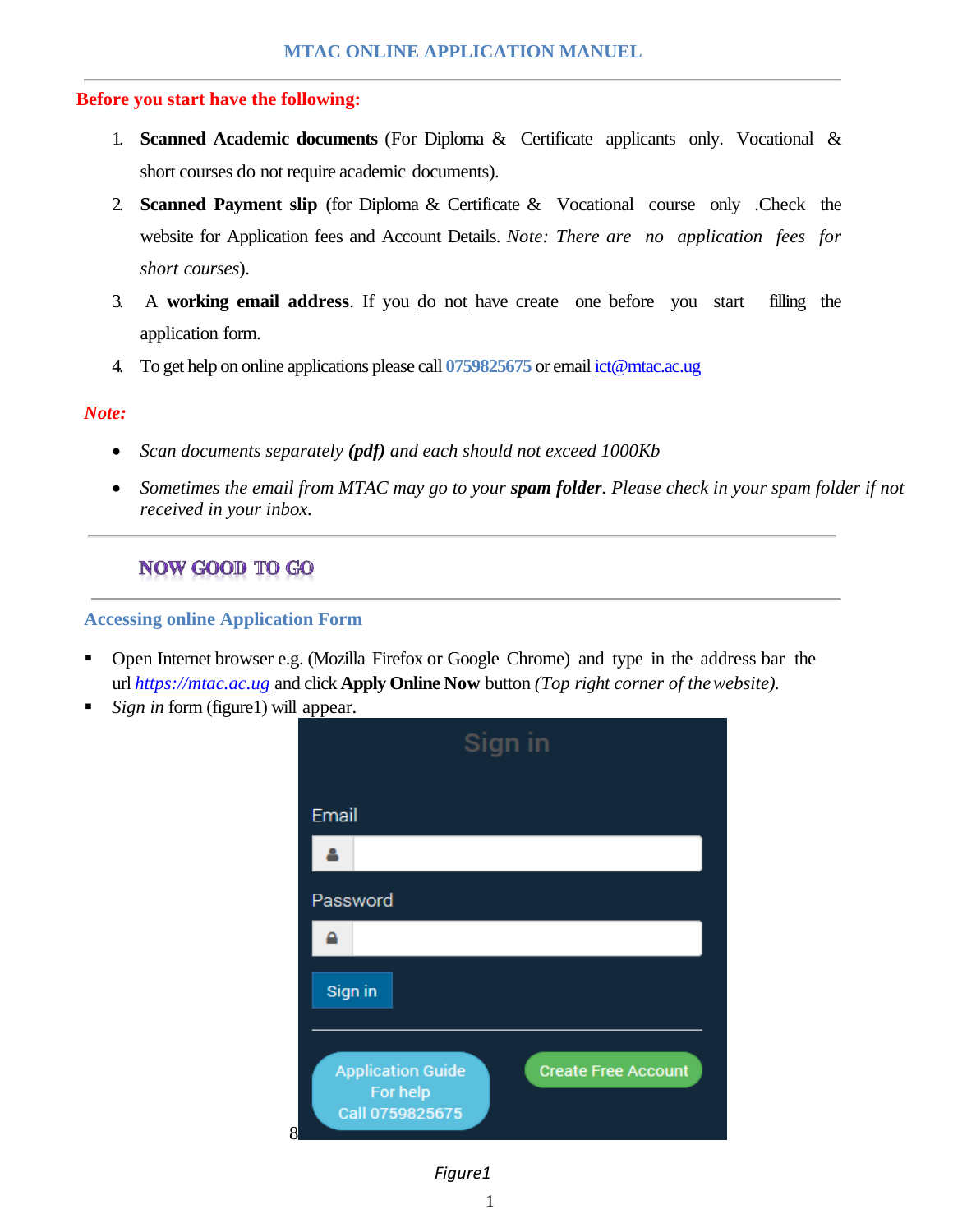- Choose *Create Free Account* to register on the system. Provide your Surname, Other name, email and your phone number. Click *Create MyAccount*.
- An email will be sent to your email address *containing the password*. Sign into your email address and follow the link provided.
- The link will take you back to *figure1* with Email field already filled in. Fill in the provided password and choose **Sign in** *(figure2).*

|                       | Sign in                                  |                                   |
|-----------------------|------------------------------------------|-----------------------------------|
|                       | Email or Phone                           |                                   |
|                       | fredntai@gmail.com                       |                                   |
|                       | Password                                 |                                   |
|                       | $\triangle$                              |                                   |
|                       | Sign in                                  |                                   |
| <b>Choose Sign in</b> |                                          | Fill in password<br>Sent to email |
|                       | Need Help?<br><b>Create Free Account</b> |                                   |

*Figure2*

Select *Apply Now (figure3)*

| Welcome,                                                    |             | <b>Online Admissions</b> |                |                                          |                   |
|-------------------------------------------------------------|-------------|--------------------------|----------------|------------------------------------------|-------------------|
| Kanya Robert                                                | <b>DATE</b> | #ID                      | <b>PROGRAM</b> | <b>CAMPUS</b>                            | <b>STUDY TIME</b> |
| <b>My Application Forms</b>                                 |             |                          |                |                                          |                   |
| <b>Apply Now</b>                                            |             |                          |                | You have not yet applied for any course. |                   |
| <b>Change Password</b><br><b>Click Apply Now</b><br>Log out |             |                          |                |                                          |                   |

*Figure3*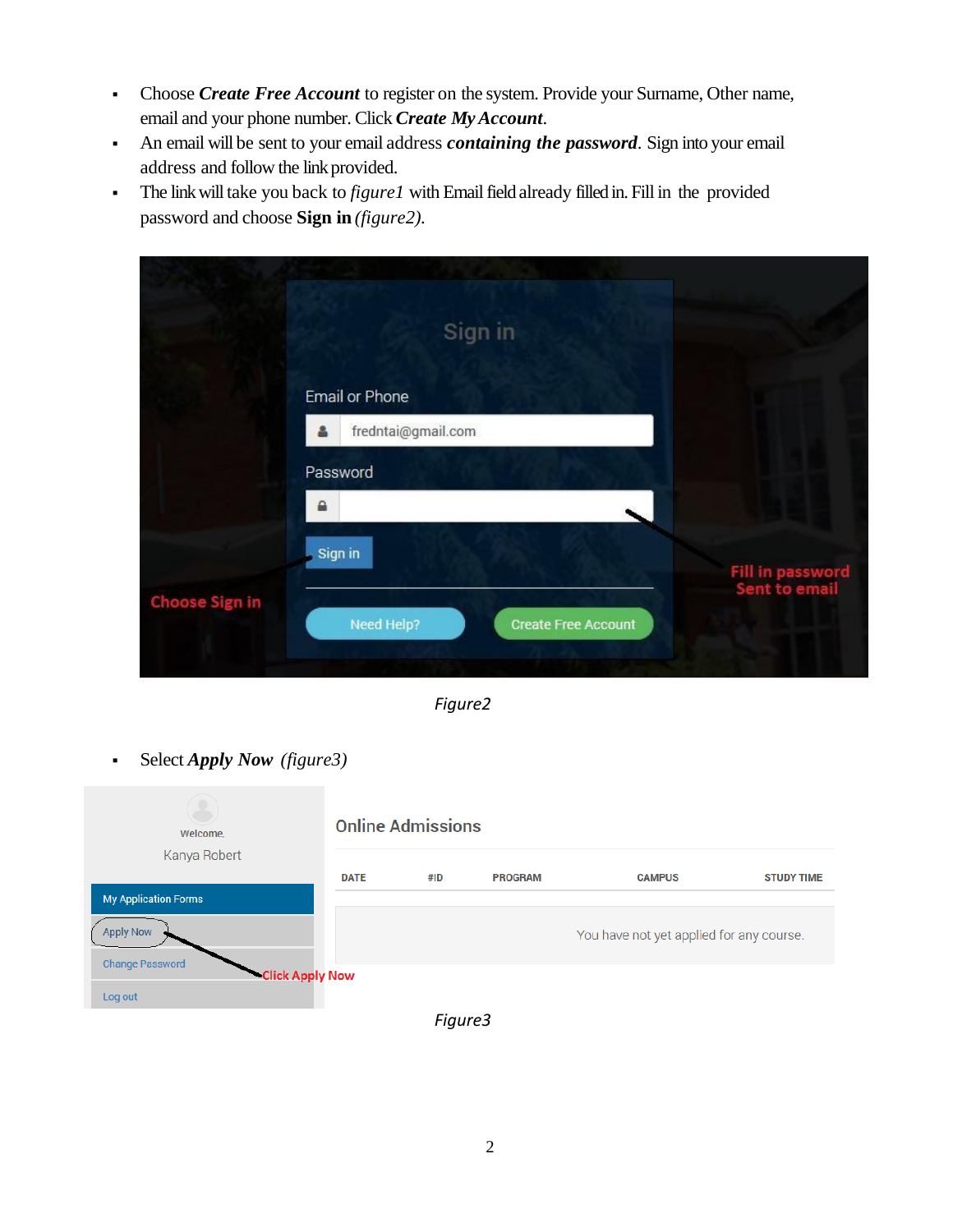Fill in all the details required (**fields marked with \* are mandatory**)

### **APPLICANT'S BIO DATAINFORMATION**

| $\mathbf{v}$ |
|--------------|
|              |
|              |
|              |
| $\forall$    |
|              |
|              |
|              |
|              |

#### *Date, Month & Year* provided here should match with *Date Month & Year* on the **Birth Certificate** and **National Identity Card**

| <b>Permanent Address</b>                 |                            |                               |                                                                                                              |                 |  |
|------------------------------------------|----------------------------|-------------------------------|--------------------------------------------------------------------------------------------------------------|-----------------|--|
| <b>Village</b>                           |                            | <b>Subcounty/Constituency</b> |                                                                                                              | <b>District</b> |  |
|                                          |                            |                               |                                                                                                              |                 |  |
| <b>Next Of Kin</b>                       |                            |                               |                                                                                                              |                 |  |
| <b>Name</b>                              | <b>Surname Other Names</b> |                               | <b>Email</b>                                                                                                 |                 |  |
| <b>Relationship</b>                      |                            |                               | Phone*                                                                                                       |                 |  |
| Address*                                 |                            |                               |                                                                                                              |                 |  |
| <b>Disabilities (if any)</b>             |                            |                               | Any physical or other disability that you would want to bring to the attention of the University authorities |                 |  |
| <b>Disabilities</b>                      |                            |                               |                                                                                                              |                 |  |
| <b>Explain the Disability (ies) here</b> |                            |                               | Ignore if none                                                                                               |                 |  |

 Select *Program Type* **i.e.** Diploma, Certificate, Vocational or short courses. This will help to display only programmes in the selected category.